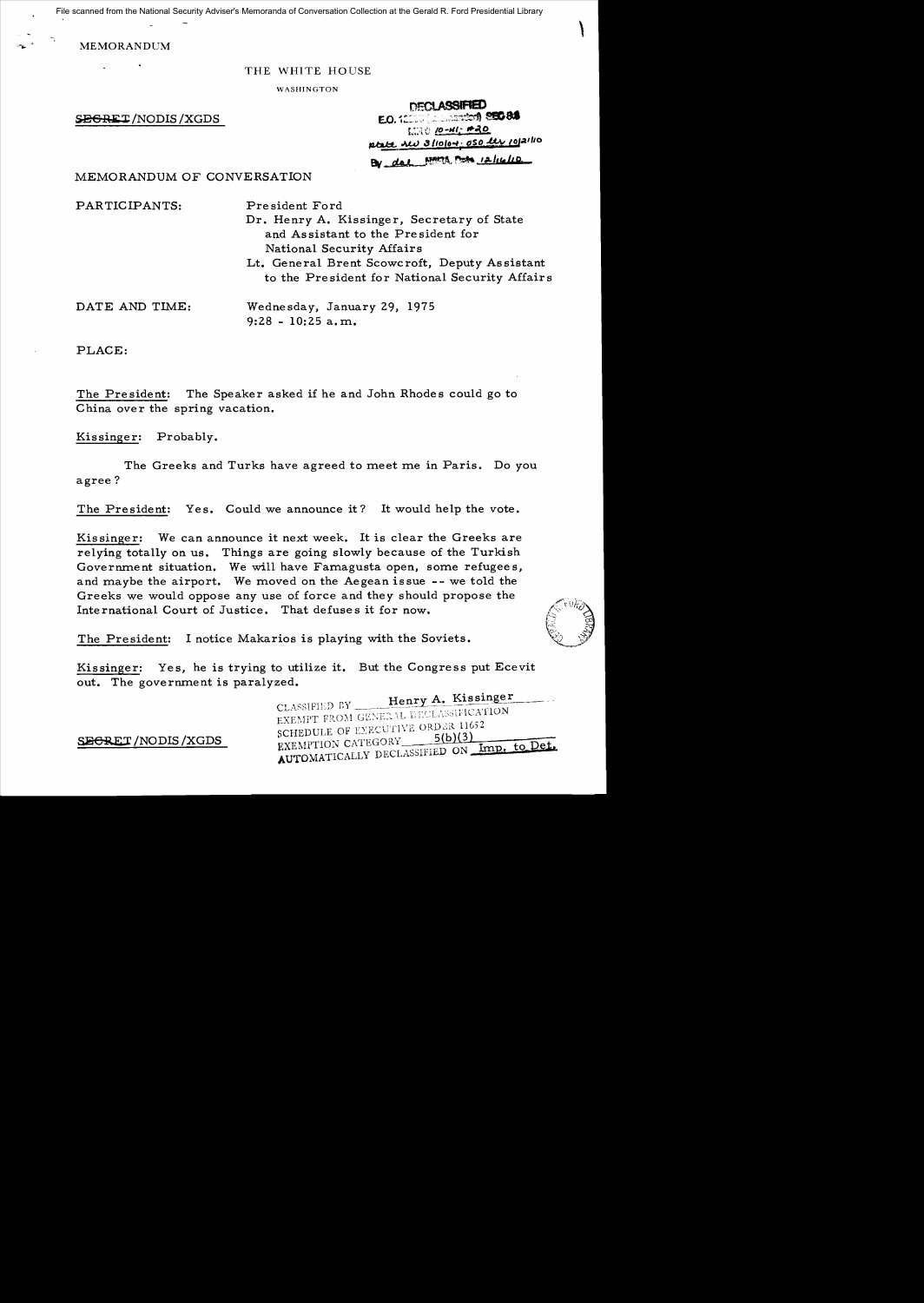#### $S$ ECRET/NODIS/XGDS  $2$

The President: Did you see the American Greek ad in the paper today?

Kissinger: [Reads it] It says 40,000 Turkish troops. They tell us there have not been more than 27,000. Maybe we can use that. If we don't get February 5 lifted, I think Turkey will completely stonewall.

The Portuguese thing is completely confused -- Socialist and Communist rallies.

The French sent someone here to talk about nuclear cooperation. If we do it, I have to talk to Schlesinger about pacing it carefully. There is no way to guarantee in this climate that it won't get out. Some we can do; warhead guidance is difficult. We could save that to last. You will have to deal with the Brits. The French don't want the British to know. Since it is not finalized, you are right for the Wilson visit, but at the same time you must decide what to tell them.

The President: How long will this take?

Kissinger: It depends on how well we can control Schlesinger. But we want to get something for it.

The President: Absolutely. We want help on energy cooperation.

Kissinger: They want help on MRV guidance. They are not going MIRV. They gave us a 5-page list.

The President: As long as we stay away from warheads we are okay with the British?

Kissinger: You can tell them we have talked to them about hardening and command and control security.

The President: It is okay if we do it slowly.

Kissinger: On Pakistani aid, even State is coming around to Pak aid, on the grounds of equity. It will help with the Chinese and do not too much damage with India, and if we concentrate on defensive arms, it is bearable.

Byroade has made soundings, very unsubtely. But he has no negatives. Mansfield and McGovern reserve judgment. Lee Hamilton is for it; Scott also. I will send you a study.



**SECRET-/NODIS/XGDS**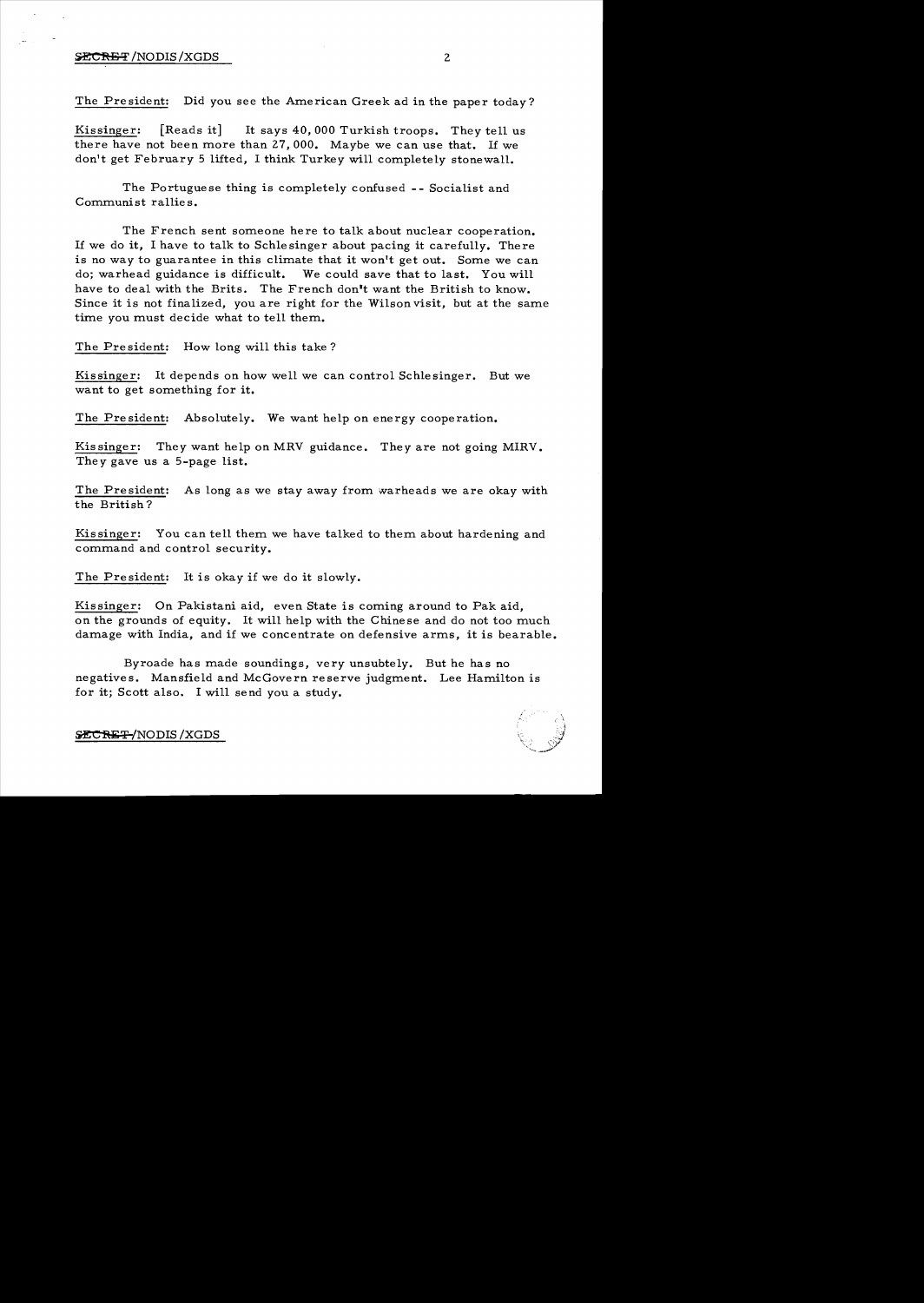## **SEGRET / NODIS / XGDS**

The President: I am for it, but we will get some flak. Like Fraser.

Kissinger: I don't know. I met Fraser yesterday. He read a statement on cutting aid if there are violations of human rights. I gave him a tough line.

We will have trouble with the Indians.

The President: I don't care. India doesn't have a great reservoir here.

Kissinger: About the Wilson visit -- he will try to get a close relationship with *you.* That costs nothing. But he will try to maneuver himself into a go-between between us and the Soviet Union.

The President: How will he bring it up?

Kissinger: He will say he is going to the Soviet Union and can he carry your views? You can say *you* will give Wilson your views, but *you* think we should convey our views directly to the Soviet Union.

He's bugging us to have five at the meeting.

The President: Isn't a smaller group better? At least for the first meeting?

Kissinger: I think so. We can decide the numbers at the second meeting later.

On SALT, if *you* can say we want it to succeed and maintain flexibility. Brezhnev has said he is committed to a SALT agreement next summer.

The President: I feel strongly on that.

There was supposed to be a Pastore meeting yesterday. Schlesinger came over yesterday to talk about it. [More on nuclear weapons.]

Kissinger: Schlesinger is to the left of us on everything but SALT.

The President: Brown was terrible and Schlesinger wasn't much better.

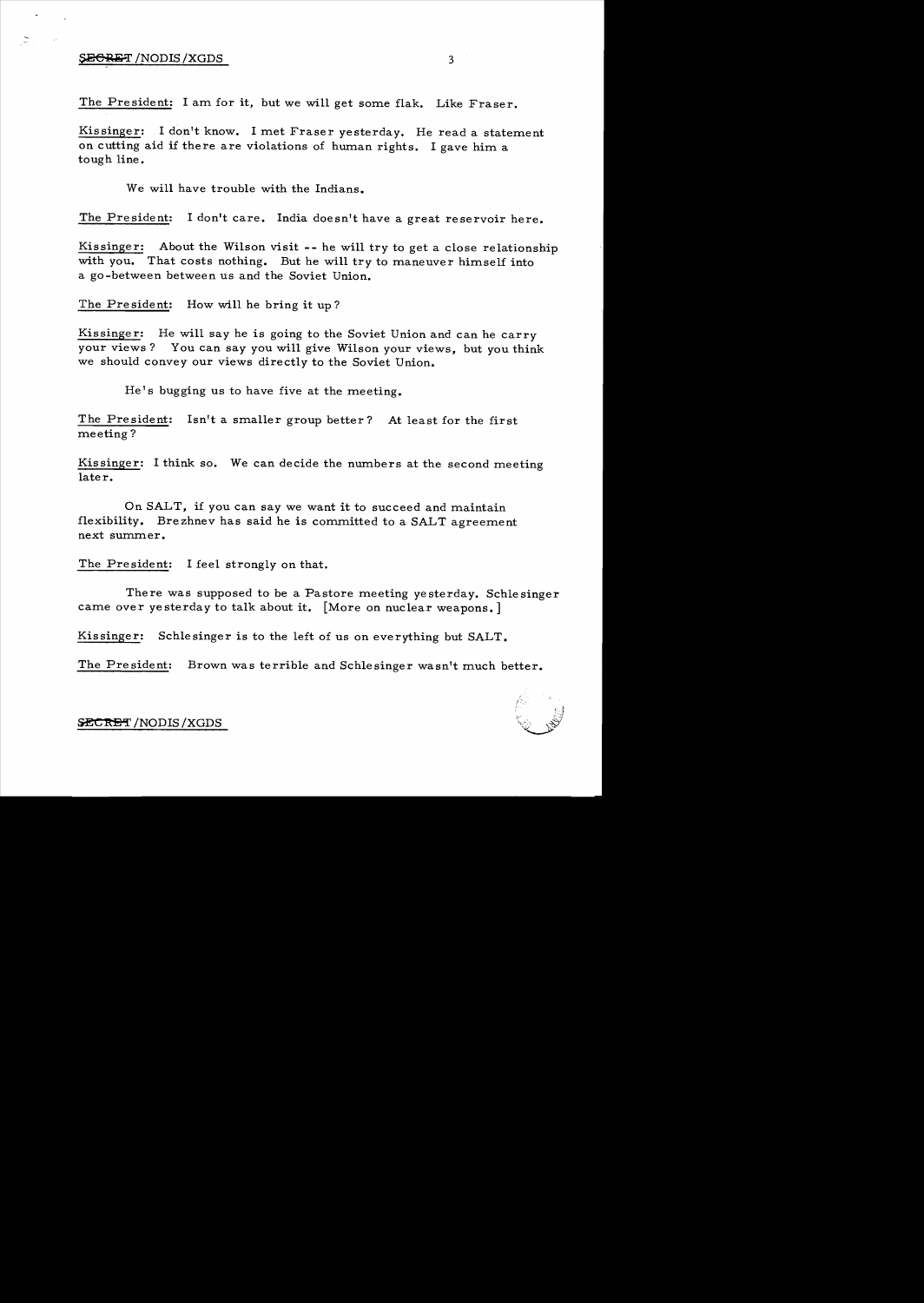## **SECRET /NODIS /XGDS**

Kissinger: If the NSC system is to work, Defense has to do the papers. There's no DPRG.

The President: Let's revitalize that organization.

[Discus sed budget. ]

Kissinger: There is still trouble with Nat Davis. I feel strongly about it.

The President: If he is qualified, go with it.

Kissinger: The NAG and Luns. On NAG, I would like to wait a couple of weeks. We may have to hold the Spring Ministerial here.

## SECRET/NODIS/XGDS

 $\lambda$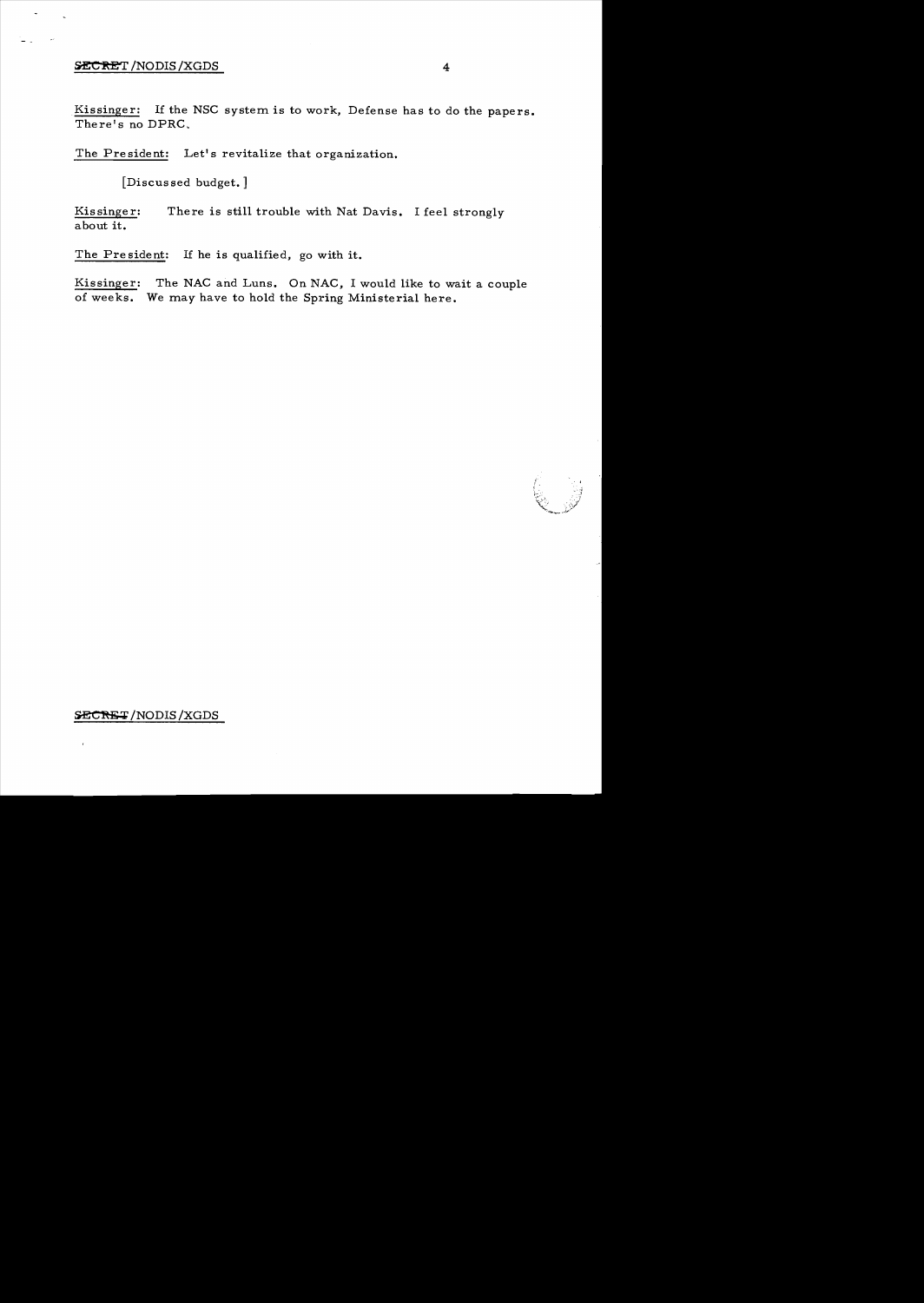Wednesday ~  $\sqrt{P/K}$  29 June 20  $9.28 - 10.25$  PM P Spechen avant of Le + Rhodo card po to Chin aux K Just week It is clean a creeks our relying Totally on mes. Though an going slowly doesn't of T good at We will have Farmy wets opton para supressor to maybe an pit. We Journal Marin de proposition de la Thatalpier et  $\mathfrak{C}_+$ K Yes, Letzin à intégént. But Conge put Ecenie K (Read) It 100p 40000 Thomps. They 10y Wit, me don't so 27,000 my hus can nother Const raskies French seat somme har to talk about muc crep. Spredo it, & hunt talk to Solle afmit pairing it caupably. No way to governmenter en this climate at agait get out some un can 医鼻炎 do, <del>ne</del> contrat grandme is dispuit le le w/Brito (Indebuhard), Furich doutcount put to know Since it not fundiged, you are went for wrong mest, but san time you **MAN 10-111-1520** ptake crew 3/10/04.050 lts 10/21/10 By dal STERA, Deta 12/16/10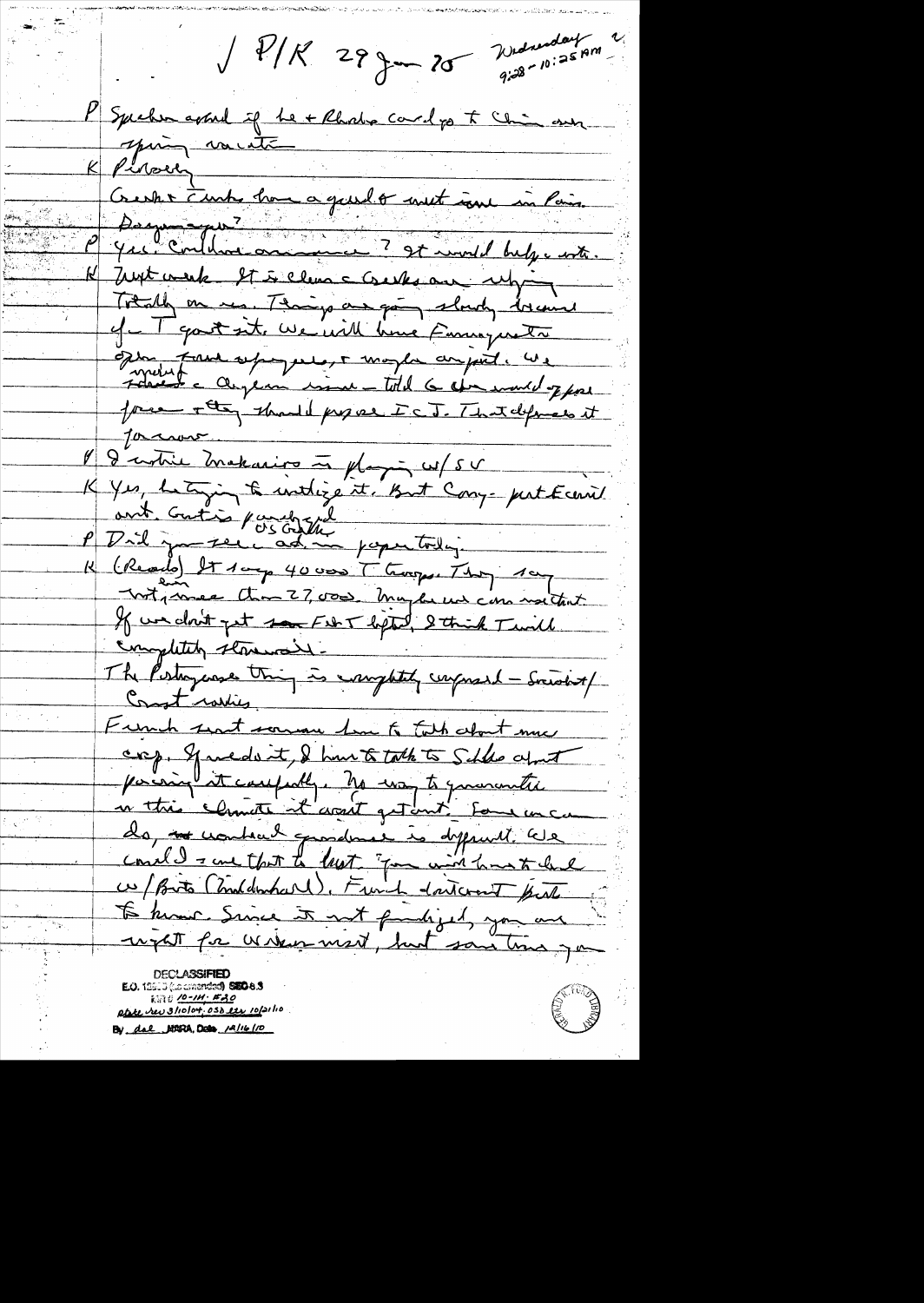freely wil Schles want chick what to tell the l'Au deux mil Avis Takes P American will this Take But we wont to get someting for it Narohatche We want help on every cop. K They went help on Meu (they with juice) ok w/futo? I you can the the as have tobe to the about harding + commode contot second P 25 is ok if us de it sender.<br>K can Pahaik, was State is warring around to Pake and on grounds of equity, holy w/ PRC, not too mich dans je w/ John, + if we concentrate on But he has no negatives . Unspellt Uncom reserve perhyment, been themselton for it, Scott also. Iwill send a study. P I for it, but we will get sown flake. Lite France K I dont kinn I met Frager gesterdag. He wal Automent au centre aid if hommen nights. I We mail prometimed w/c Indians. P Ideniteau Donnadournt house quat reservoir <u> 1 me</u> K Welson most He with ty To get we clear selationship W/ your That ents mating, But he will to O Amondanne into a go-bet 1 et mot SV.